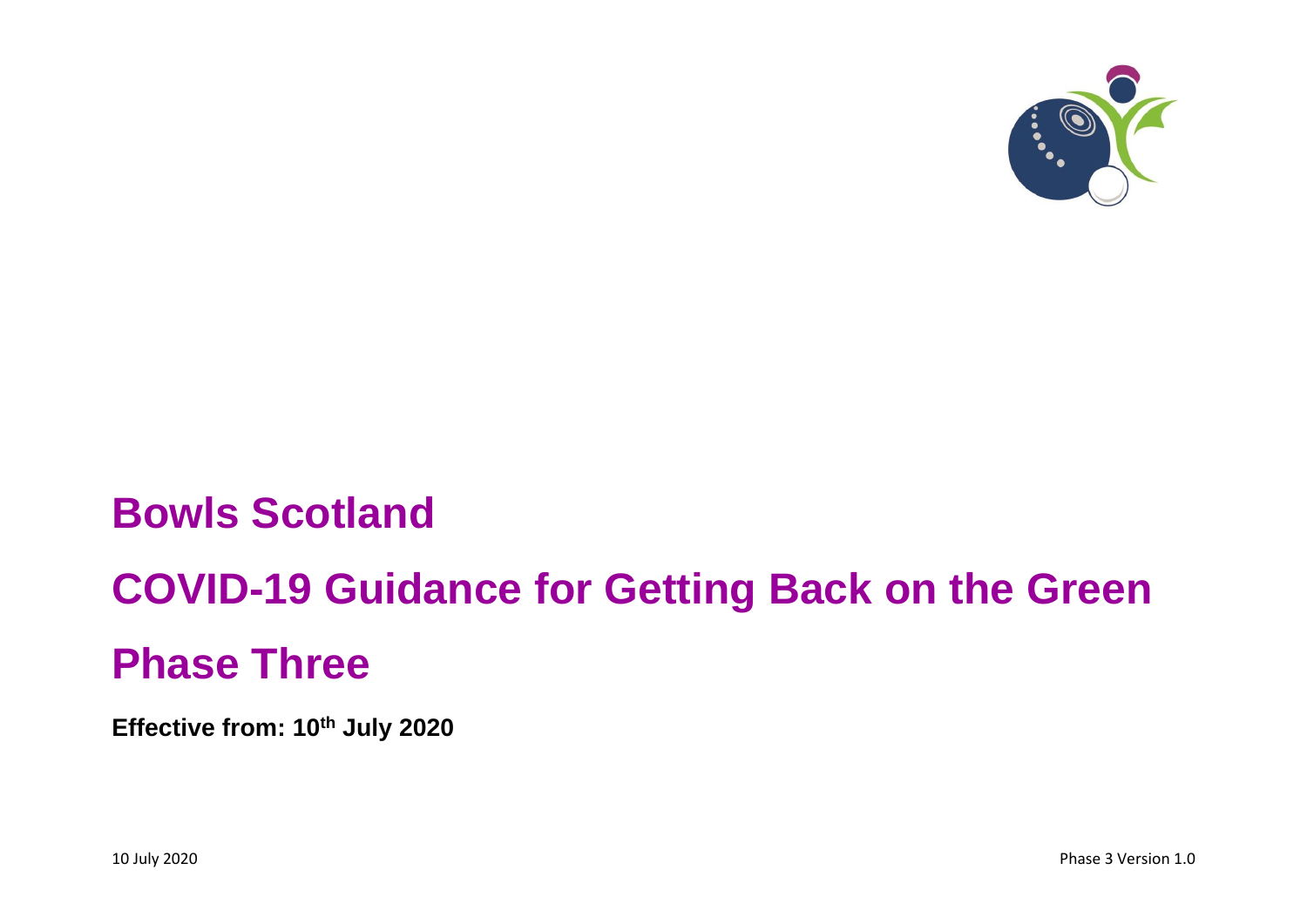

# **INTRODUCTION**

Bowls Scotland continues to fully support and follow the Scottish Government guidelines relating to COVID-19, including ensuring the safety and wellbeing of all members of Bowls Scotland. Working in partnership with the Scottish Government, Public Health Scotland, **sport**scotland and our members, we have produced guidance for clubs in line with Scottish Government guidance on sport and physical activity.

This guidance is not a 'one size fits all' approach as we appreciate bowling facilities vary across Scotland and as such individual bowling clubs should risk assess appropriately to ensure these procedures can be implemented. There is absolutely no urgency or pressure to return to the green, please continue to err on the side of caution; clubs should not open unless all the necessary measures to ensure the safety of players and volunteers can be implemented. Players should only play if they feel fit, well and can adhere to the guidance put in place by their home clubs.

Our message remains clear that public health and wellbeing remains the most pressing priority and we all have a responsibility to do what we can to continue to suppress the spread of the virus. Any club found in breach of the guidance may be deemed as bringing the game into disrepute and be subject to Bowls Scotland disciplinary action.

#### **PHASE THREE:**

In line with the Scottish Government's Coronavirus (COVID-19) framework for decision making and Scotland's route map through and out of the crisis (the route map), we have now moved into Phase 3, the recovery phase, bringing us closer to feeling normal. This means additional easing in restrictions for sport and leisure, including bowling clubs:

### • **Effective from 10th July:**

- o Internal Club Competitions can resume in line with bowling activity guidance, physical distancing and good hygiene measures (more detailed information can be found below)
- o Bowling Activity Phase 3:
	- Practice individually or games/competitions with members of your own household
	- Practice / Games / Competitions between 5 households per day where physical distancing can be maintained and up to 8 people on a rink. (For example, a players' household and 4 other households)
	- All rinks can now be used for Singles & Pairs in line with bowling activity guidance, physical distancing, and good hygiene

• **Effective from 15th July:**

 $\circ$  Indoor bar/food service can resume on a 'limited basis' and subject to conditions outlined by the Scottish Government.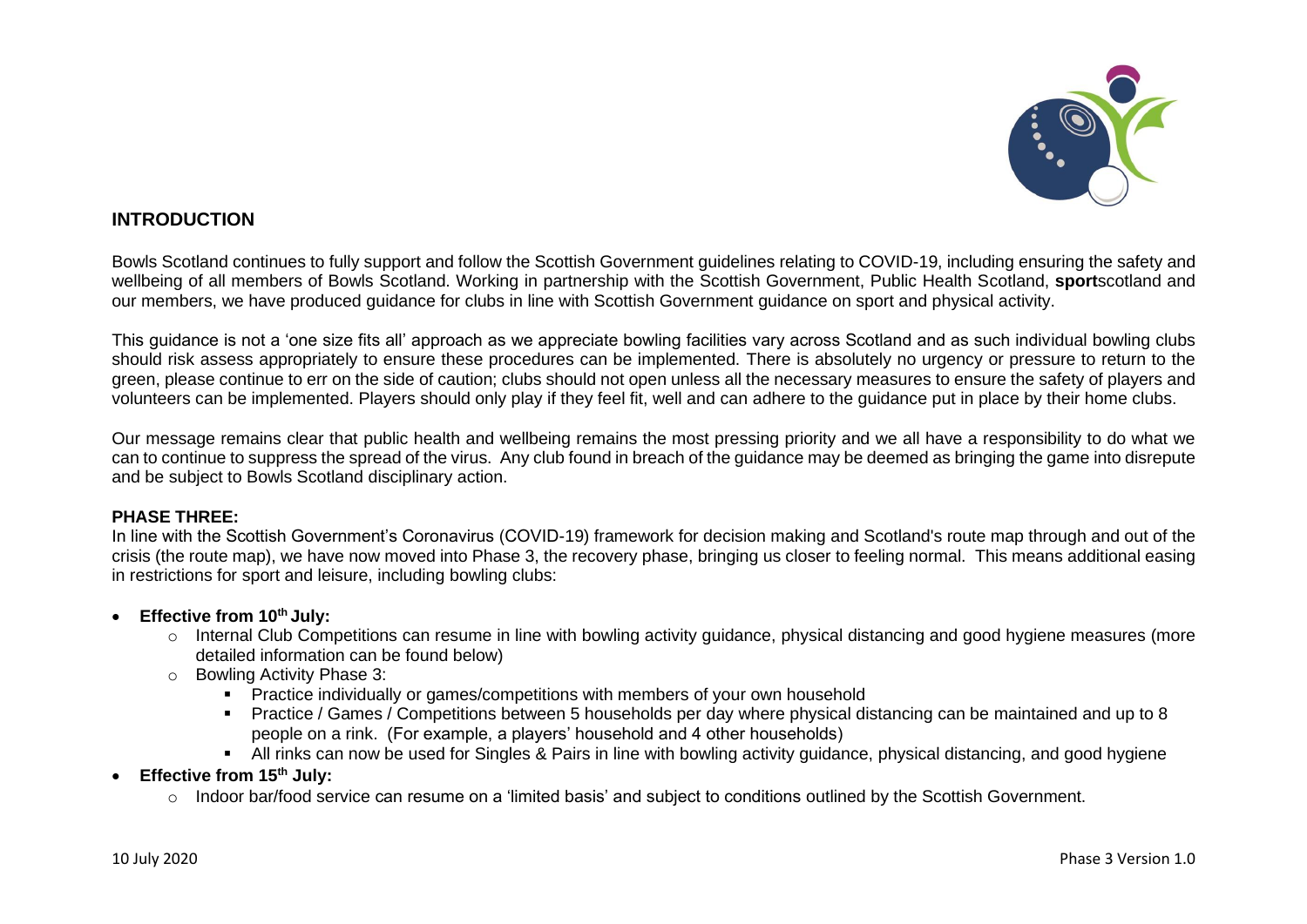

Using four sections (Clubs, Players/Members, Bowling Activity and Additional Information), we have updated each section to reflect the further ease in restrictions. Any changes to the guidelines from Phase Two are highlighted in **YELLOW** 

This will be subject to review should the Scottish Government issue further advice and guidance. We would encourage you to read through all the guidance and supporting information thoroughly.

If you require any additional support, please contact your National Development Officer.

For general enquiries, please contact info@bowlsscotland.com

## **COMPETITION UPDATES**

- Internal club competitions can resume provided bowling activity guidance, physical distancing and good hygiene measures are met
- A maximum of 24 players should be allowed on the green at any one time:
	- o Singles & Pairs games using all available rinks in line with bowling activity guidance, physical distancing and good hygiene measures
	- $\circ$  Triples & Fours games using alternate rinks (i.e. rinks 1,3,5) in line with bowling activity guidance, physical distancing and good hygiene measures
- No open/invitation/external competitions to take place at this time this is to ensure players do not exceed the maximum number of households that they can play against in one day
- If a club chooses to play their Club Championship in 2020 it will be at the discretion of the Club to decide the method of selection for the National Championship Playdowns (Stage 1) in 2021
- For all informal/formal competitions clubs should continue to organise a system for booking and allocation of rink times that ensures the safety of players to comply with the introduction of a Test and Protect system by the Scottish Government. Competitions must follow household, physical distancing and hygiene guidelines. Individual bowling clubs should risk assess appropriately to ensure these procedures can be implemented for internal competitions.
- **There is absolutely no urgency or pressure to host internal competitions and should only be introduced if all the necessary measures to ensure the safety of players and volunteers can be implemented.**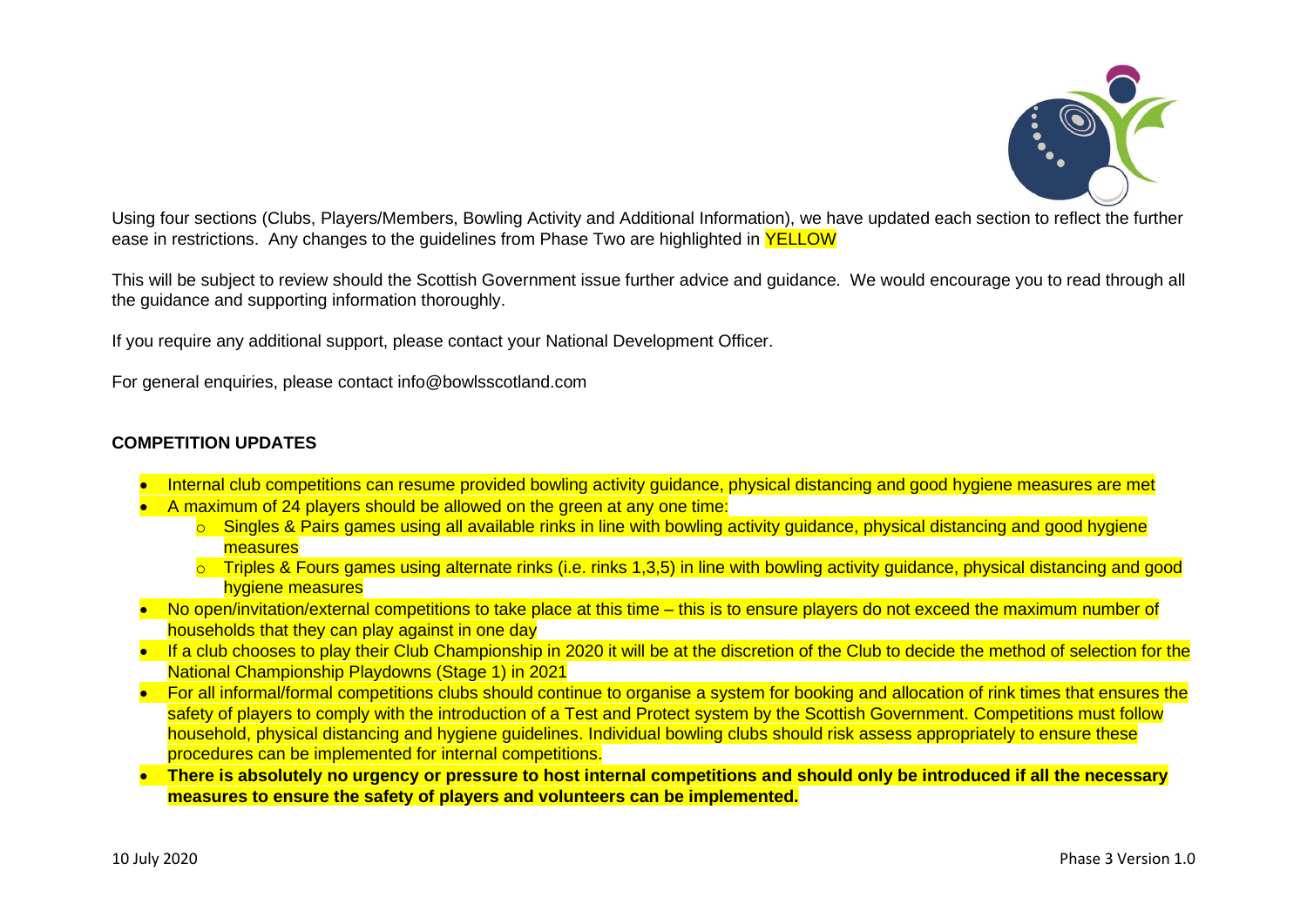

# **SECTION 1: GUIDANCE FOR CLUBS**

| <b>Phase One</b>                              | <b>Phase Two</b>                              | <b>Phase Three</b> |
|-----------------------------------------------|-----------------------------------------------|--------------------|
| Clubs are not required to open their green/s  | No Change                                     | No Change          |
| and should decide on what best suits the      |                                               |                    |
| club and its members                          |                                               |                    |
| Bowling clubs are responsible for ensuring    | No Change                                     | No Change          |
| the club and members comply with Scottish     |                                               |                    |
| Government legislation and follow the         |                                               |                    |
| guidance outlined within this document        |                                               |                    |
| Clubs should check with their insurance       | No Change                                     | No Change          |
| company that the correct and full cover is in |                                               |                    |
| place before any play can take place          |                                               |                    |
| Clubs should advise their members if their    | No Change                                     | No Change          |
| bowling green is open and ready for play and  |                                               |                    |
| what procedures must be followed for those    |                                               |                    |
| planning to play                              |                                               |                    |
| Clubs should check with their landlord that   | No Change                                     | No Change          |
| they have permission to re-open               |                                               |                    |
| Clubs should organise a system for booking    | Clubs should organise a system for booking    | No Change          |
| and allocation of rink times that ensures the | and allocation of rink times that ensures the |                    |
| safety of players                             | safety of players to comply with the          |                    |
|                                               | introduction of a Test and Protect system by  |                    |
|                                               | the Scottish Government                       |                    |
| Consideration should be made for members      | No Change                                     | No Change          |
| who require mobility support                  |                                               |                    |
| Clubs should ensure a clear plan is in place  | No Change                                     | No Change          |
| for the cleaning of equipment before,         |                                               |                    |
| during, and after play and provision should   | More information is available here:           |                    |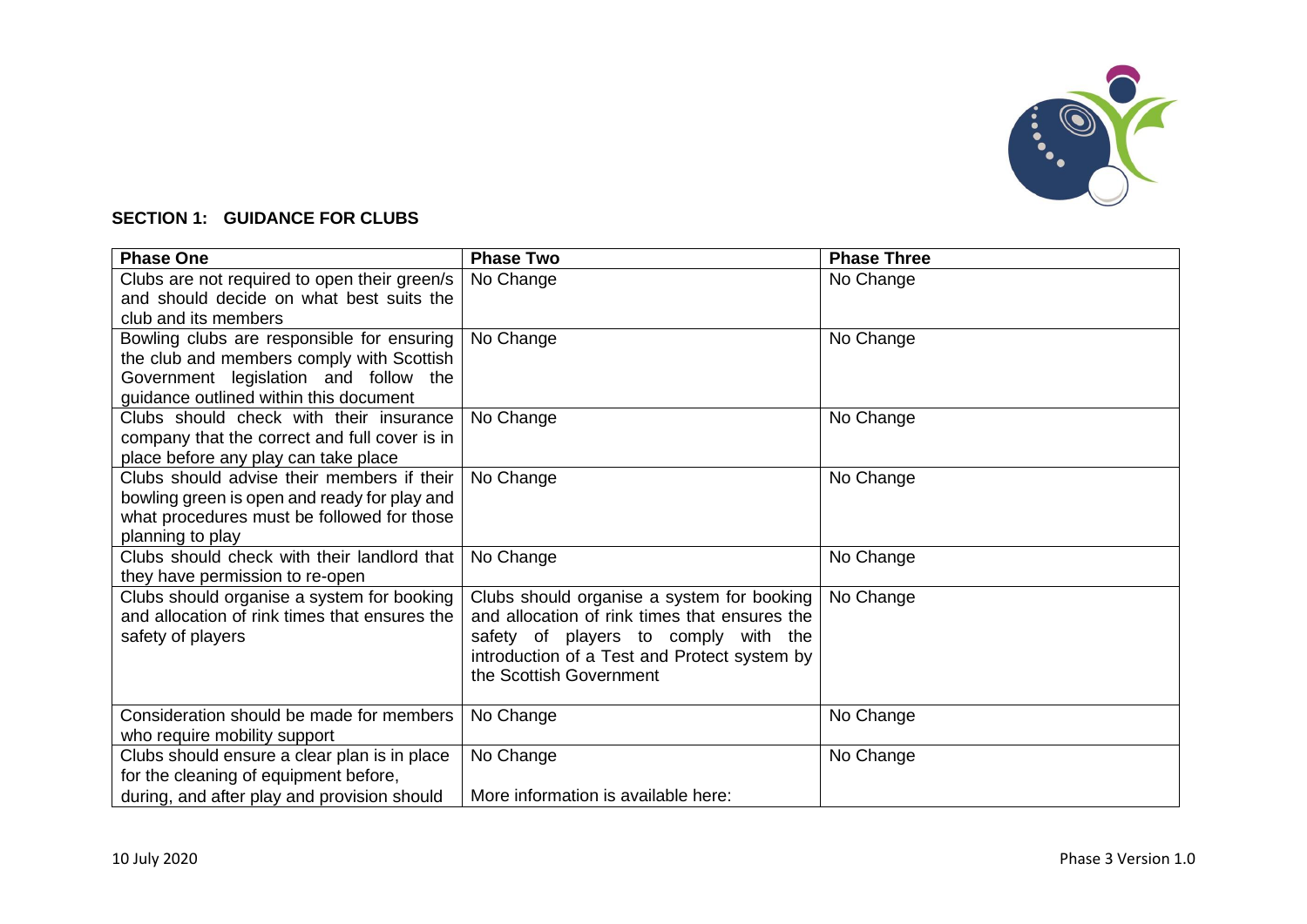

| be made for this. For example, disinfectant<br>spray must be made available by the club<br>and accessible for those playing. More<br>information is available here:<br>https://www.hps.scot.nhs.uk/web-<br>resources-container/covid-19-quidance-for-<br>non-healthcare-settings/ | Health Protection Scotland:<br>General<br>guidance for non-healthcare settings<br><b>Health Protection Scotland: Hand hygiene</b><br>techniques                                                                                                                                                   |                                                                                                                                                                                                                                                                                                              |
|-----------------------------------------------------------------------------------------------------------------------------------------------------------------------------------------------------------------------------------------------------------------------------------|---------------------------------------------------------------------------------------------------------------------------------------------------------------------------------------------------------------------------------------------------------------------------------------------------|--------------------------------------------------------------------------------------------------------------------------------------------------------------------------------------------------------------------------------------------------------------------------------------------------------------|
| other Bowls Scotland policies<br>and<br>All<br>procedures must be adhered to                                                                                                                                                                                                      | No Change                                                                                                                                                                                                                                                                                         | No Change                                                                                                                                                                                                                                                                                                    |
| Club meetings should not be held face to<br>face                                                                                                                                                                                                                                  | No Change                                                                                                                                                                                                                                                                                         | We recommend clubs continue to<br>host<br>meetings online, by phone or email.<br>Club meetings can take place within the<br>clubhouse dining/bar area only if Scottish<br>Government hospitality guidance, physical<br>distancing, household rules and good hygiene<br>are maintained.                       |
| No club friendlies, internal competitions/club<br>ties or external matches should take place<br>whatsoever                                                                                                                                                                        | Informal club competitions are permitted (this<br>does not include club ties and club<br>championships at this moment in time).<br>Competitions should only be undertaken<br>locally and informally at your own club where<br>household, physical distancing and hygiene<br>measures are in place | Internal club competitions can resume if<br>physical distancing, bowling activity guidance<br>and good hygiene is always followed and<br>adhered to.<br><b>There</b><br>should<br>club<br>be<br>external<br>no<br>competitions at this time<br>More information can be found in the<br>introduction section. |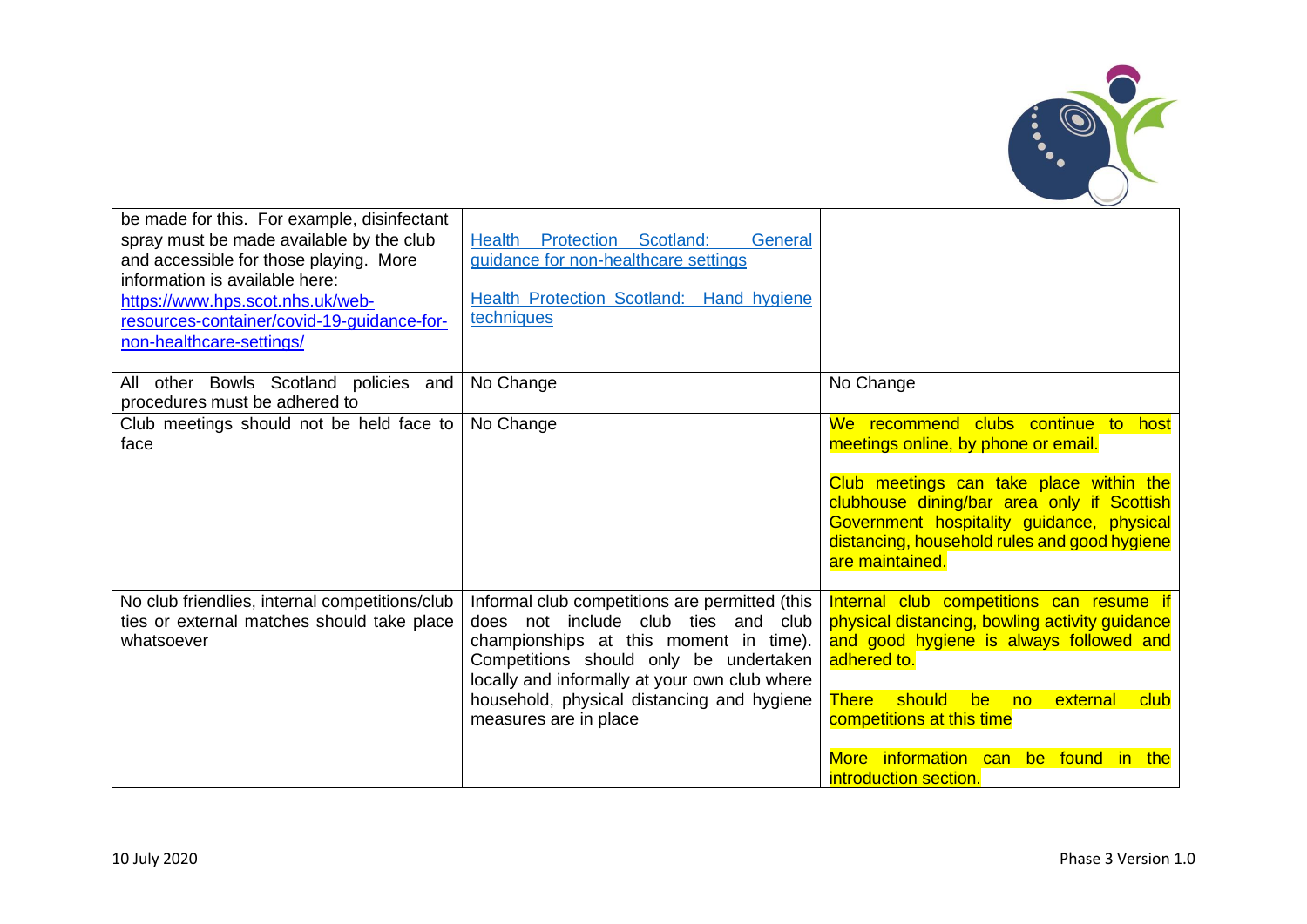

| facilities<br>Club<br>(including<br>toilets)<br>house<br>should remain closed until further notice.<br>However, where the green can only by<br>accessed through the clubhouse the club<br>must ensure that players enter and exit one<br>at a time, ensuring physical distancing<br>guidance is adhered to at all times. Players<br>should not cluster within the club facility | Where physical distancing and good hygiene<br>can be maintained, clubs are permitted to<br>open the clubhouse for the following reasons<br><b>ONLY:</b><br>To provide access to the green<br>$\bullet$<br>To provide access to the toilets<br>$\bullet$<br>To provide access to First Aid (limited<br>access)<br>To provide an outdoor bar service<br>(accessible by the workforce only)<br>All other club house facilities should remain<br>closed | Where physical distancing and good hygiene<br>can be maintained, clubs are permitted to<br>open the clubhouse for the following reasons<br><b>ONLY:</b><br>To provide an indoor bar service<br>$($ from 15 <sup>th</sup> July)<br>To provide access to the green<br>To provide access to the toilets<br>To provide access to First Aid<br>To provide an outdoor bar service<br>All other club house facilities should remain<br>closed |
|---------------------------------------------------------------------------------------------------------------------------------------------------------------------------------------------------------------------------------------------------------------------------------------------------------------------------------------------------------------------------------|-----------------------------------------------------------------------------------------------------------------------------------------------------------------------------------------------------------------------------------------------------------------------------------------------------------------------------------------------------------------------------------------------------------------------------------------------------|----------------------------------------------------------------------------------------------------------------------------------------------------------------------------------------------------------------------------------------------------------------------------------------------------------------------------------------------------------------------------------------------------------------------------------------|
| All club volunteers should work from home<br>(where possible) apart from Greenkeepers<br>who can maintain the green as per<br>guidelines set out on the Bowls Scotland<br>website.                                                                                                                                                                                              | All club staff and volunteers should work from<br>home (where possible) apart from:<br>Greenkeepers who can maintain the<br>green as per guidelines set out on the<br>Bowls Scotland website.<br>Cleaners who will service the club<br>house facilities that are open e.g.<br>toilets<br>Bar staff providing an outdoor service                                                                                                                     | All club staff and volunteers should work from<br>home (where possible) apart from:<br>Greenkeepers who can maintain the<br>green as per guidelines set out on the<br>Bowls Scotland website.<br>Cleaners who will service the club<br>$\bullet$<br>house facilities that are open e.g.<br>toilets<br>Bar staff providing an indoor and/or<br>outdoor service<br>No Change                                                             |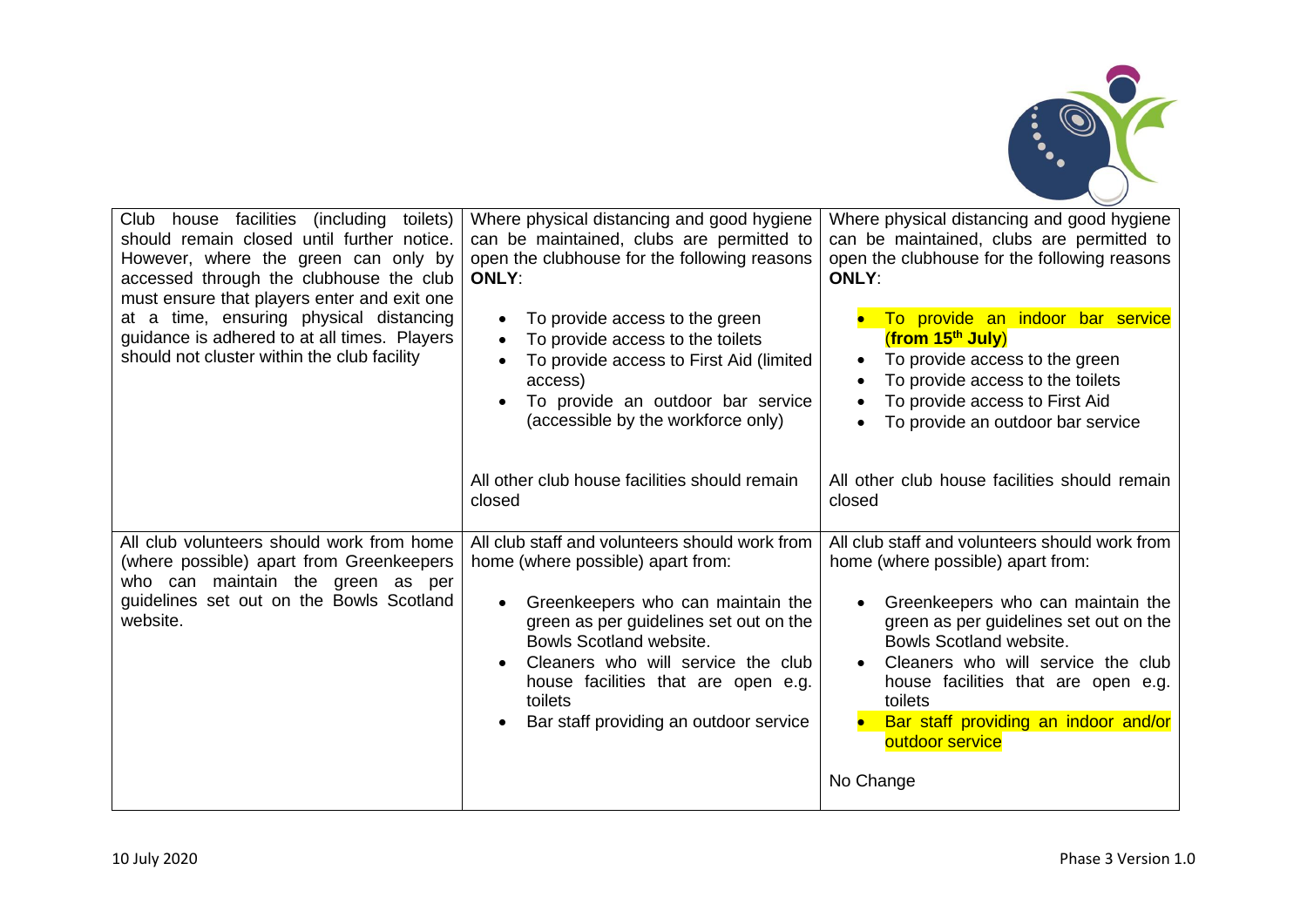

|                                                                                         | Clubs must ensure the relevant workplace<br>guidance is followed, and any existing health<br>and safety advice is maintained and aligned<br>https://www.gov.uk/coronavirus/business-<br>support<br>https://www.gov.scot/coronavirus-covid-19/                                                                                                                                                                                                                 |                                                                                                                                                                                                                                                                                                                                                                                    |
|-----------------------------------------------------------------------------------------|---------------------------------------------------------------------------------------------------------------------------------------------------------------------------------------------------------------------------------------------------------------------------------------------------------------------------------------------------------------------------------------------------------------------------------------------------------------|------------------------------------------------------------------------------------------------------------------------------------------------------------------------------------------------------------------------------------------------------------------------------------------------------------------------------------------------------------------------------------|
| No alcohol consumption to take place                                                    | Bar service can resume from 6th July ONLY                                                                                                                                                                                                                                                                                                                                                                                                                     | Indoor hospitality services can resume on a                                                                                                                                                                                                                                                                                                                                        |
| before, during and after play at the club and                                           | to offer an outdoor service if observing                                                                                                                                                                                                                                                                                                                                                                                                                      | limited basis' from 15 <sup>th</sup> July subject to                                                                                                                                                                                                                                                                                                                               |
| encourage all<br>members<br>not to<br>we.<br>smoke/vape/electronic cigarettes<br>at the | physical distancing and good hygiene are in                                                                                                                                                                                                                                                                                                                                                                                                                   | conditions laid out by the Scottish                                                                                                                                                                                                                                                                                                                                                |
| green                                                                                   | place.                                                                                                                                                                                                                                                                                                                                                                                                                                                        | Government, including:                                                                                                                                                                                                                                                                                                                                                             |
|                                                                                         | Clubs must check their operating plan<br>and bar licence prior to offering an<br>outdoor service<br>Clubs must ensure that drinks are only<br>consumed outdoors<br>Clubs must comply with any other<br>legislation and guidance set by the<br><b>Scottish Government</b><br>Clubs should organise a system for<br>booking outdoor drinking space to<br>comply with the Scottish Governments<br>Test and Protect system<br>More information is available here: | Clubs must comply with any health<br>and safety legislation and guidance<br>set by the Scottish Government<br>Clubs should organise a system for<br>booking to comply with the Scottish<br>Governments Test and Protect<br>system<br>More information is available here:<br>http://www.gov.scot/publications/coronavirus-<br>covid-19-tourism-and-hospitality-sector-<br>quidance/ |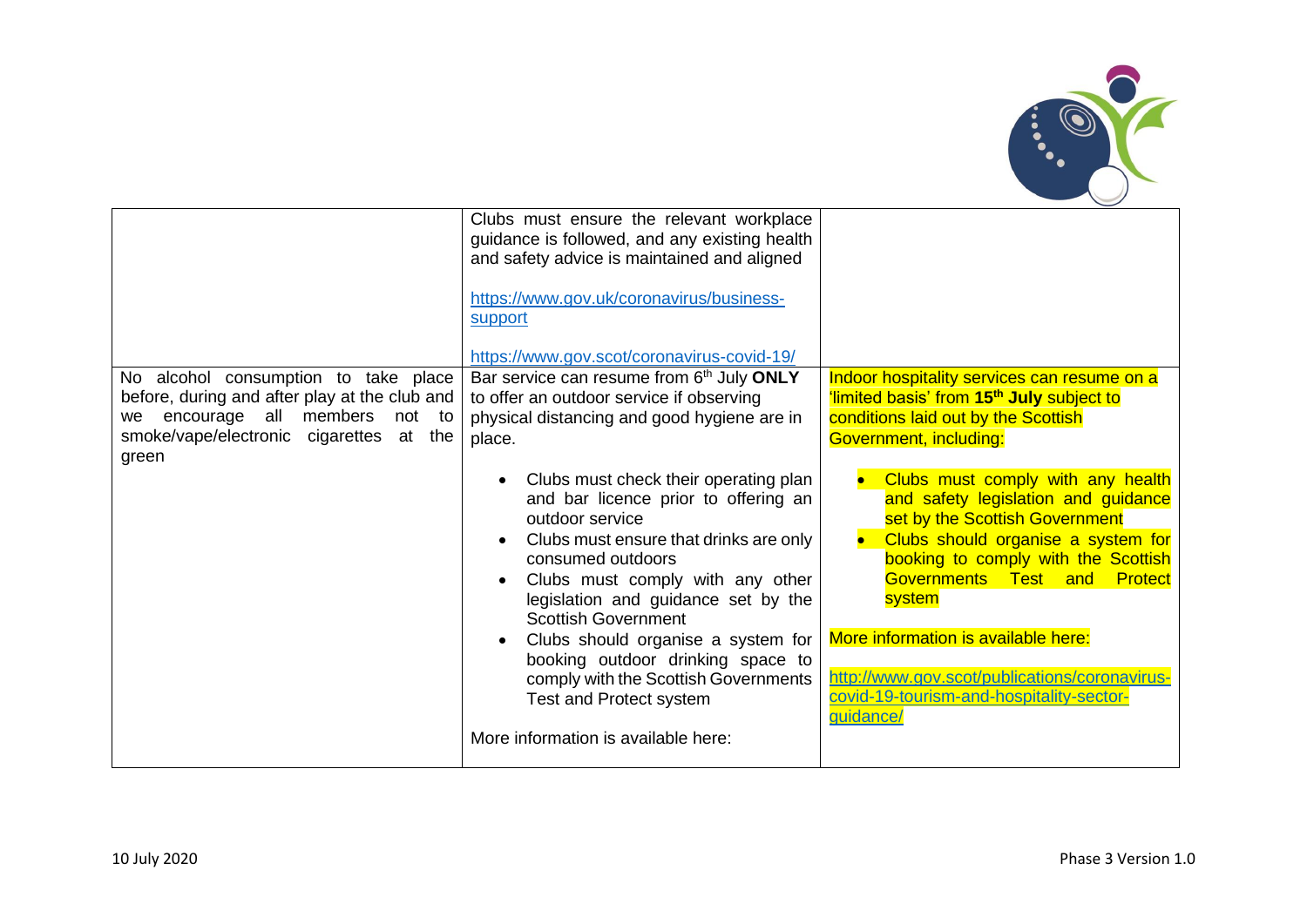

|                                 | http://www.gov.scot/publications/coronavirus-<br>covid-19-tourism-and-hospitality-sector-<br>guidance/                                  |           |
|---------------------------------|-----------------------------------------------------------------------------------------------------------------------------------------|-----------|
| No spectating should take place | Clubs can allow access for people to watch<br>bowling on their greens ONLY if:                                                          | No Change |
|                                 | Physical distancing can be maintained for<br>example:<br>• No more than two to a bench<br>Benches must be at least two meters<br>apart  |           |
|                                 | Good hygiene is maintained for example:<br>• Benches are cleaned after every use                                                        |           |
|                                 | Clubs can accommodate the additional<br>numbers and ensure physical distancing<br>remains (including standing and seated<br>spectators) |           |
|                                 | Spectators MUST adhere to all other<br>guidance set out by Bowls Scotland and the<br>club.                                              |           |
|                                 | Spectators under the age of 16 should be<br>accompanied by a parent/guardian at all<br>times                                            |           |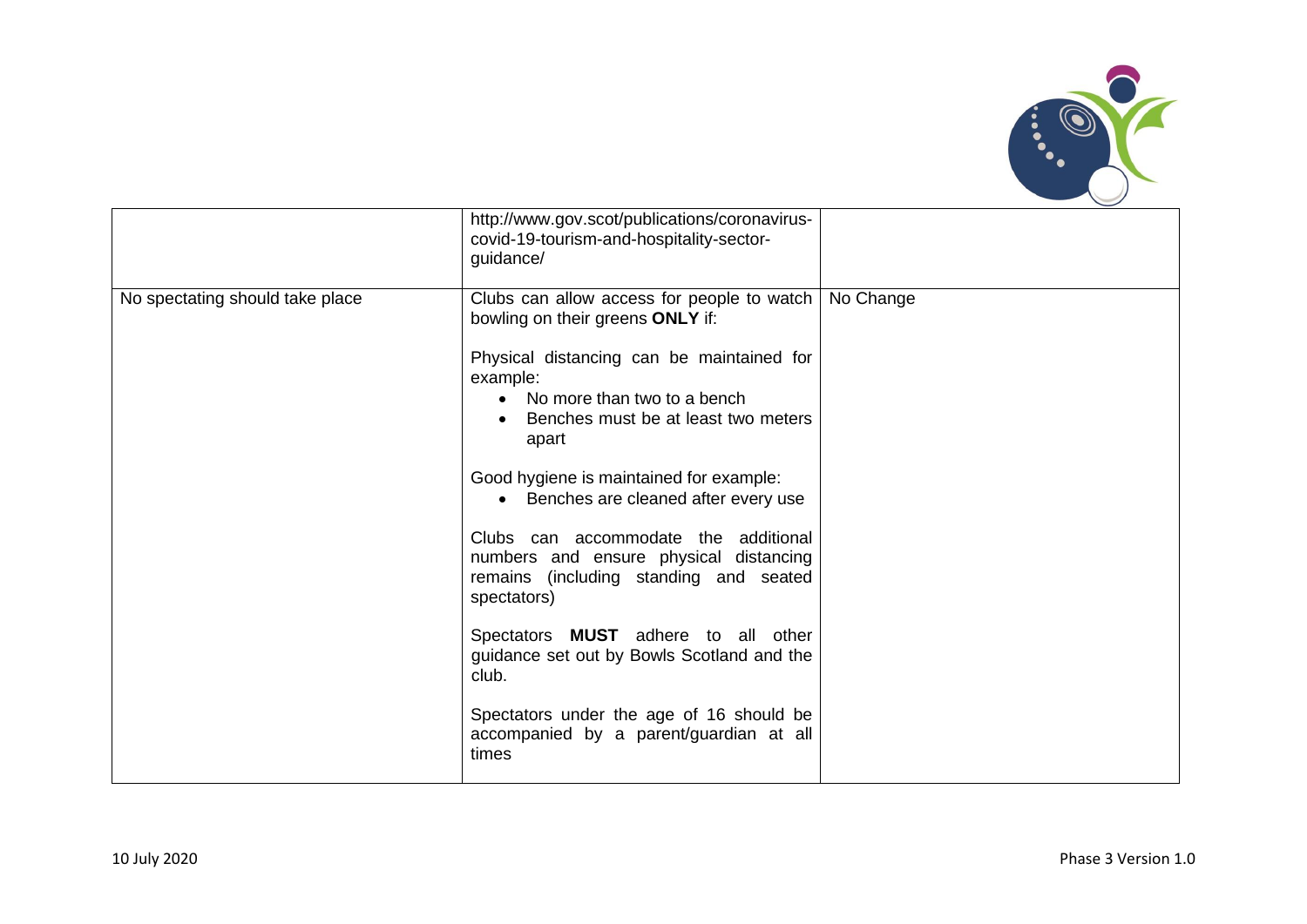

| organise a system<br>Clubs should<br>for<br>spectating to comply with the Scottish<br>Governments Test and Protect system                                                             |                                                                                                                                                                             |
|---------------------------------------------------------------------------------------------------------------------------------------------------------------------------------------|-----------------------------------------------------------------------------------------------------------------------------------------------------------------------------|
| Coaching is permitted if physical distancing<br>can be maintained, and it is with members of<br>your household and/or members of 2 other<br>households.                               | Coaching is permitted if physical distancing<br>can be maintained and is in line with<br>household numbers and good hygiene.                                                |
| A coach should not deliver coaching to more<br>than 2 households at any one time or provide<br>training to more than 2 households per day.                                            | A coach should not deliver coaching to more<br>than 4 households (with a maximum of 15<br>people) at any one time or provide training to<br>more than 4 households per day. |
| https://sportscotland.org.uk/covid-19/getting-<br>coaches-ready-for-sport/                                                                                                            | https://sportscotland.org.uk/covid-19/getting-<br>coaches-ready-for-sport/                                                                                                  |
| <b>Children and Young People:</b><br>Players under 16 should always be<br>accompanied by a parent/ carer<br>throughout the training session.<br>Preferably only one parent/carer from | Specific guidance for junior bowling activity<br>will be published separately.                                                                                              |
| the family should accompany a player<br>under the age of 16.<br>Where the player is under 16 the<br>parent/carer will have first aid                                                  | Further updates on guidance for children can<br>found<br>here:<br>be<br>https://www.gov.scot/coronavirus-covid-19/                                                          |
| responsibilities as no one else other<br>than a medical professional can be<br>within 2m of the player.                                                                               | More information on coaching and junior<br>activity can be found here:<br>https://sportscotland.org.uk/media/5774/cyp-                                                      |
| Club<br>wellbeing<br>policies<br>and<br>procedures and know who to contact                                                                                                            | return-to-sport-after-covid-19.pdf                                                                                                                                          |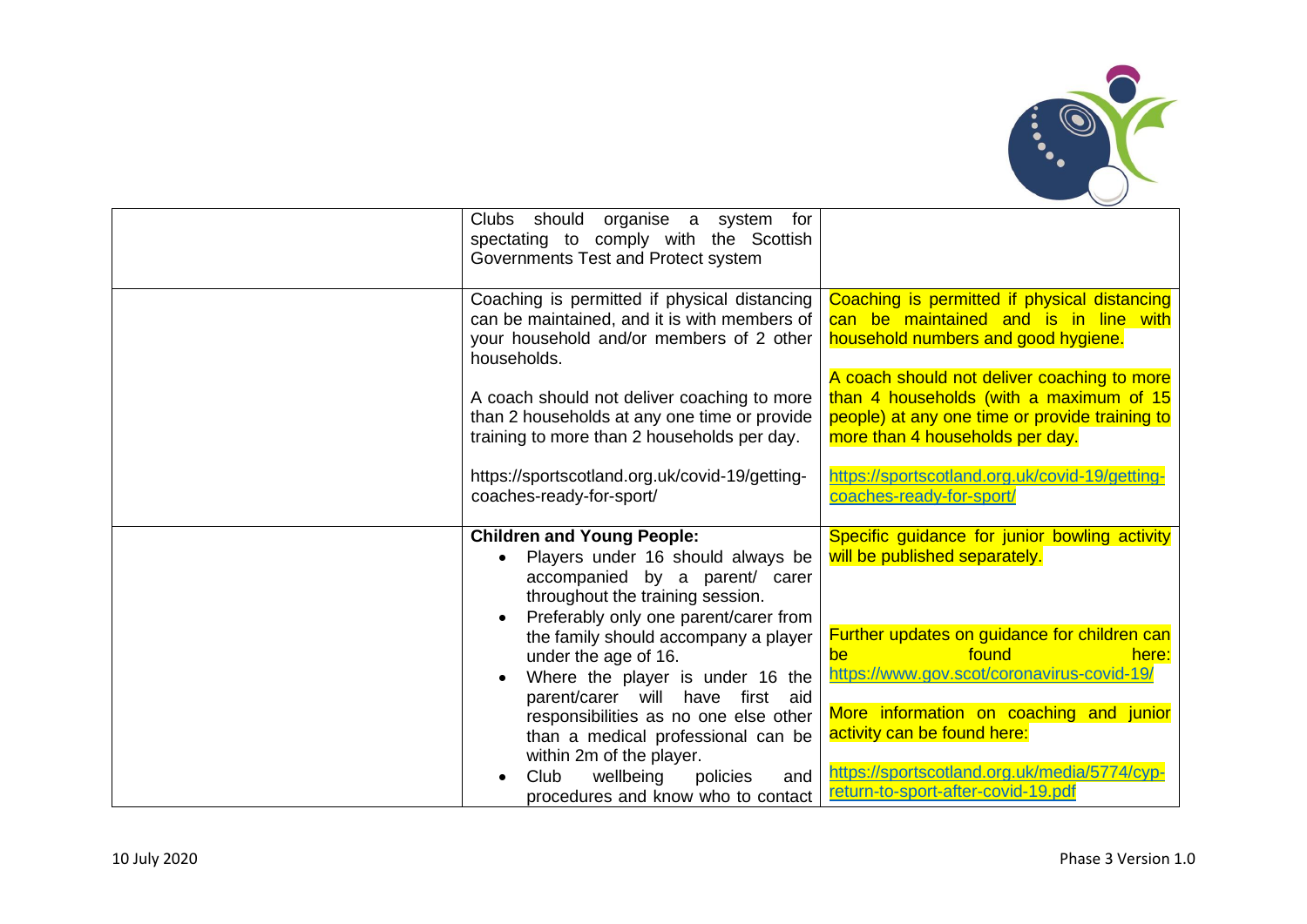

# **SECTION 2: GUIDANCE FOR PLAYERS/MEMBERS**

| <b>Phase One</b>                                                                                                                                                                                               | <b>Phase Two</b>                                                                                                                                                                                                                                                                                                       | <b>Phase Three</b> |
|----------------------------------------------------------------------------------------------------------------------------------------------------------------------------------------------------------------|------------------------------------------------------------------------------------------------------------------------------------------------------------------------------------------------------------------------------------------------------------------------------------------------------------------------|--------------------|
| Players who have COVID-19 symptoms or if  <br>anyone in their household that displays<br>symptoms, those players should stay at<br>home and follow NHS guidance. No one who<br>is self-isolating should attend | No Change                                                                                                                                                                                                                                                                                                              | No Change          |
| Players who are at a higher risk; have an<br>underlying health condition; or are in the<br>shielding category, should remain at home<br>until Scottish Government guidelines change                            | Players in the shielding group can now<br>participate in bowling activity but should do so<br>with caution and follow Scottish Government<br>guidelines on physical distancing and good<br>hygiene.<br>Clubs should consider how to support those<br>who have been in the shielding group return<br>safely to bowling. | No Change          |
| Players who are 70 and over can play but<br>should follow Scottish Government<br>guidelines to make their own decision about                                                                                   | No Change                                                                                                                                                                                                                                                                                                              | No Change          |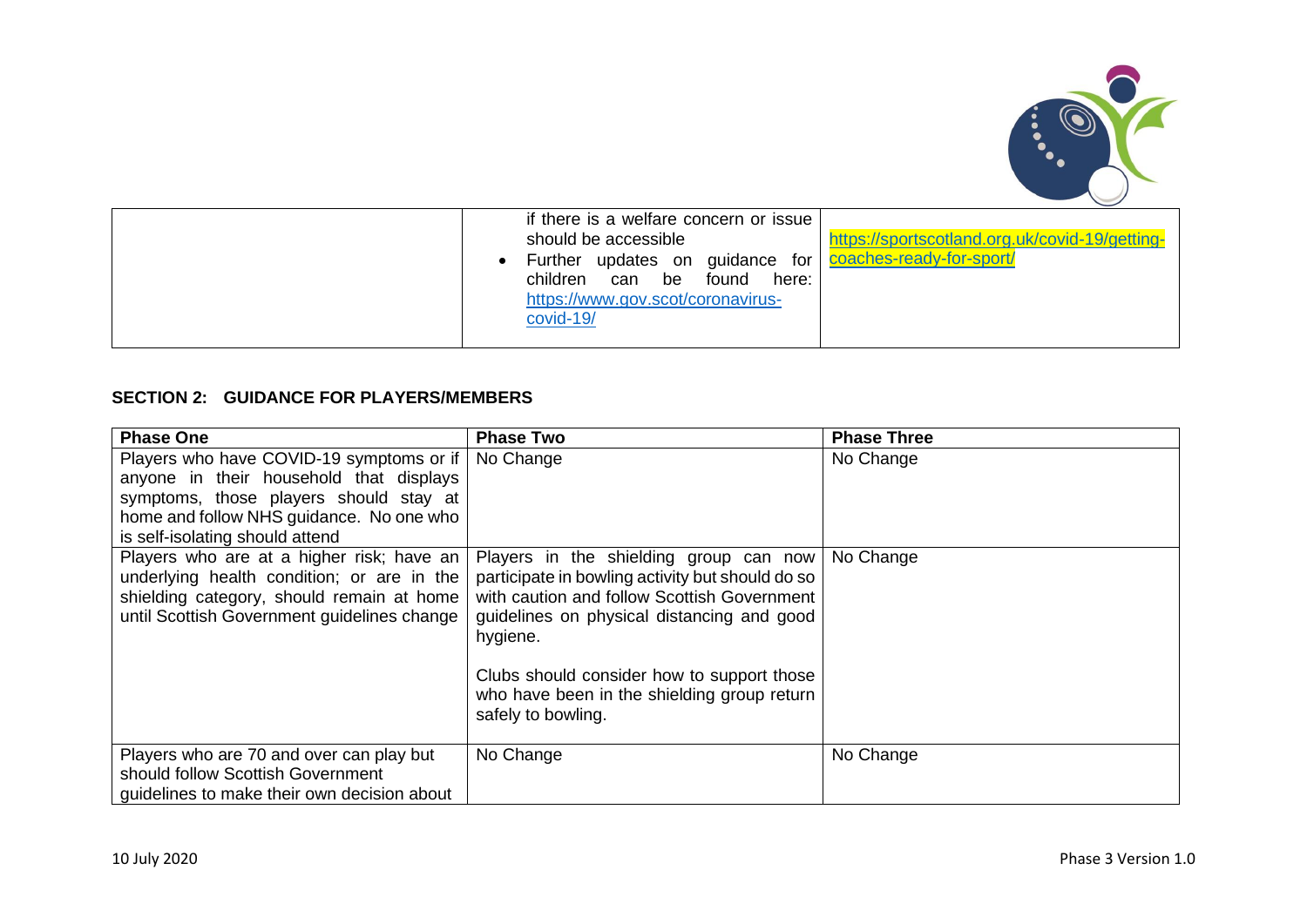

| returning to the green -<br>https://www.gov.scot/news/people-advised-<br>to-limit-social-contact/                                                                                                                                                                                                                     | https://www.gov.scot/news/people-advised-<br>to-limit-social-contact/                                                                                                                                                                                                                                                                                             |                                                                                                                                                                                                                                                                                          |
|-----------------------------------------------------------------------------------------------------------------------------------------------------------------------------------------------------------------------------------------------------------------------------------------------------------------------|-------------------------------------------------------------------------------------------------------------------------------------------------------------------------------------------------------------------------------------------------------------------------------------------------------------------------------------------------------------------|------------------------------------------------------------------------------------------------------------------------------------------------------------------------------------------------------------------------------------------------------------------------------------------|
| Players should check if the club is open for<br>play. Please be patient and understanding if<br>the club cannot or choose not to open the<br>green                                                                                                                                                                    | No Change                                                                                                                                                                                                                                                                                                                                                         | No Change                                                                                                                                                                                                                                                                                |
| Players should go through the clubs booking<br>system and not just turn up to the green to<br>play                                                                                                                                                                                                                    | No Change                                                                                                                                                                                                                                                                                                                                                         | No Change                                                                                                                                                                                                                                                                                |
| Players should only play individually, with<br>members of their own household or between<br>members of two households where physical<br>distancing can be maintained                                                                                                                                                  | Players can:<br>Practice individually<br>$\bullet$<br>Play games / informal competitions<br>$\bullet$<br>with members of your own<br>household<br>Play games / informal competitions<br>with two other households where<br>physical distancing can be<br>maintained and up to a maximum of<br>8 people on a rink (Only play with<br>two other households per day) | A player can:<br><b>Practice individually or play</b><br>$\bullet$<br>games/competitions with members<br>of your own household<br><b>Play Games / Competitions with</b><br>another 4 households per day<br>(maximum 8 people per rink) where<br>physical distancing can be<br>maintained |
| Players should not consume alcohol before,<br>during or after play at the club and smoking<br>at the green should be discouraged.<br>Players should not attempt to enter the club<br>house as these facilities will remain closed.<br>However, where the green can only by<br>accessed through the club house players | Players/Members must only consume alcohol<br>in the clubs designated outdoor space<br>Players/Members must provide contact<br>details via the club booking system to comply<br>with the Scottish Governments Test and<br>Protect system                                                                                                                           | Players/Members should adhere to their club<br>arrangements for indoor and outdoor bar<br>service. Bowls Scotland would appreciate<br>that players continue to not drink on or around<br>the greens whilst playing.<br>No Change to Test and Protect                                     |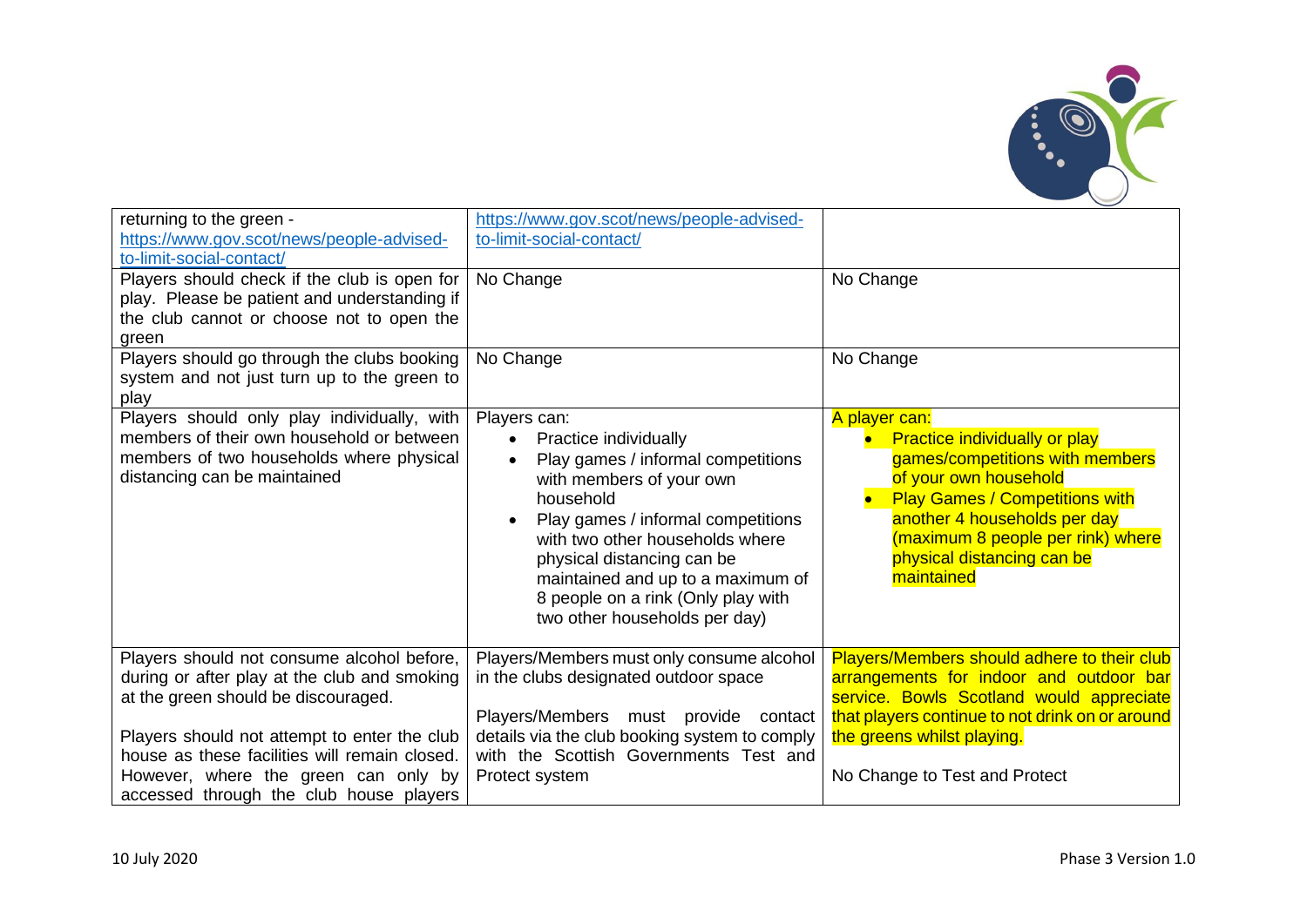

| should enter and exit one at a time, adhering<br>to physical distancing guidance at all times.<br>Players should not cluster within the club<br>facility.<br>Players travelling to bowling greens should | Players/Members are permitted to access the<br>clubhouse for the following reasons ONLY:<br>To access the green<br>$\bullet$<br>To access the toilets<br>To access First Aid (limited)<br>Players/Members must always adhere to<br>physical distancing and good hygiene. All<br>other club house facilities should remain<br>closed and are inaccessible<br>Travel distance limit for leisure has now been | Players/Members are permitted to access the<br>clubhouse for the following reasons ONLY:<br>To access the bar/lounge area<br>$\bullet$<br>To access the green<br>$\bullet$<br>To access the toilets<br>To access First Aid<br>All other club house facilities remain closed.<br>Players/Members should not try to access<br>these areas.<br>No travel restrictions are in place for leisure |
|----------------------------------------------------------------------------------------------------------------------------------------------------------------------------------------------------------|------------------------------------------------------------------------------------------------------------------------------------------------------------------------------------------------------------------------------------------------------------------------------------------------------------------------------------------------------------------------------------------------------------|---------------------------------------------------------------------------------------------------------------------------------------------------------------------------------------------------------------------------------------------------------------------------------------------------------------------------------------------------------------------------------------------|
| do so in line with the Scottish Government                                                                                                                                                               | lifted meaning there are no restrictions on                                                                                                                                                                                                                                                                                                                                                                |                                                                                                                                                                                                                                                                                                                                                                                             |
| Travel/Transportation Guidelines E.g. It is<br>permitted to travel short distances for outdoor<br>leisure and exercise but advised to stay                                                               | travel to your bowling club.<br>Exemptions to this rule are those in post                                                                                                                                                                                                                                                                                                                                  | Face coverings are mandatory (with limited<br>exceptions) on public transport                                                                                                                                                                                                                                                                                                               |
| within a short distance of your local<br>community and travel by walk, wheel and<br>cycle<br>where<br>possible                                                                                           | code areas outlined by the Scottish<br>Government.                                                                                                                                                                                                                                                                                                                                                         |                                                                                                                                                                                                                                                                                                                                                                                             |
| www.gov.scot/publications/coronavirus-<br>covid-19-staying-at-home-and-away-from-<br>others/pages/exercise/                                                                                              | For more information on these exempt post<br>codes and advice on travelling safely, visit:                                                                                                                                                                                                                                                                                                                 |                                                                                                                                                                                                                                                                                                                                                                                             |
|                                                                                                                                                                                                          | http://www.gov.scot/publications/coronav<br>irus-covid-19-phase-2-staying-safe-and-<br>protecting-others/pages/travel/                                                                                                                                                                                                                                                                                     |                                                                                                                                                                                                                                                                                                                                                                                             |
| Players should follow the 'Guidance<br>for<br>Bowling Activity' set out in Section 3                                                                                                                     | No Change                                                                                                                                                                                                                                                                                                                                                                                                  | No Change                                                                                                                                                                                                                                                                                                                                                                                   |
|                                                                                                                                                                                                          | <b>Guidance for Para Players:</b>                                                                                                                                                                                                                                                                                                                                                                          | No Change                                                                                                                                                                                                                                                                                                                                                                                   |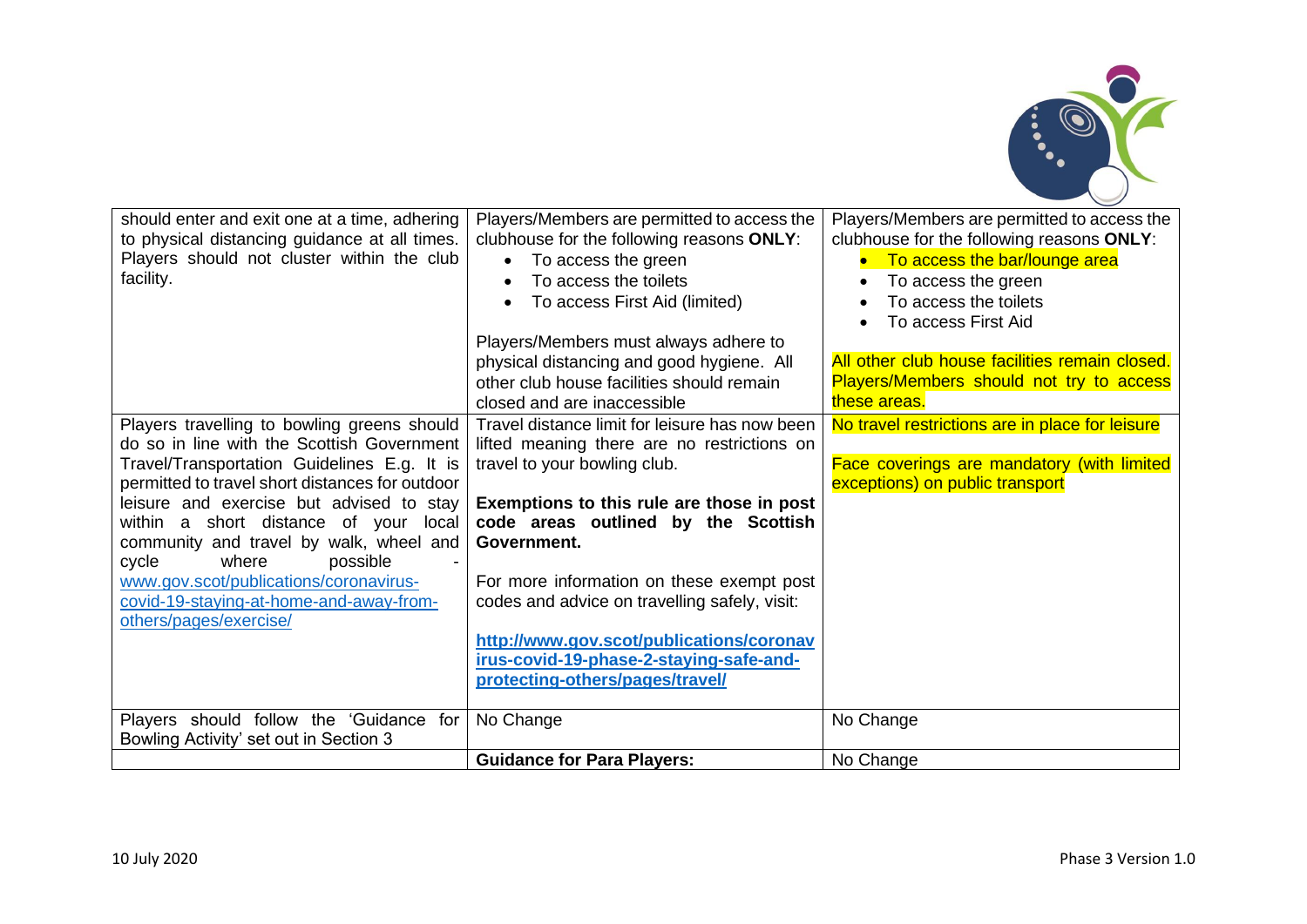

| Higher Risk: Players in higher risk groups<br>$\bullet$<br>should follow any medical guidance they<br>have been given<br>General Assistance: Players requiring<br>$\bullet$<br>personal support can bring a carer with<br>them<br>Equipment: Players must always only use<br>their own personal equipment and follow<br>hygiene guidance<br>Visually Impaired Players: Directors of<br>$\bullet$<br>visually impaired players should be<br>considered as a player within the phase 2<br>guidelines and should adhere to the<br>bowling activity guidance. |  |
|-----------------------------------------------------------------------------------------------------------------------------------------------------------------------------------------------------------------------------------------------------------------------------------------------------------------------------------------------------------------------------------------------------------------------------------------------------------------------------------------------------------------------------------------------------------|--|
|                                                                                                                                                                                                                                                                                                                                                                                                                                                                                                                                                           |  |

## **SECTION 3: GUIDANCE FOR BOWLING ACTIVITY**

| <b>BEFORE, DURING &amp; AFTER PLAY</b>                                                                                       |                                                                                                                           |                    |
|------------------------------------------------------------------------------------------------------------------------------|---------------------------------------------------------------------------------------------------------------------------|--------------------|
| <b>Phase One</b>                                                                                                             | <b>Phase Two</b>                                                                                                          | <b>Phase Three</b> |
| Ensure green is fit for play                                                                                                 | No Change                                                                                                                 | No Change          |
| All equipment to be removed e.g. 2m Sticks,   No Change<br>Score Boards, Chalk, pushers etc (except<br>rink markers)         |                                                                                                                           | No Change          |
| Benches, ashtrays, and bins to be removed,<br>covered or sign-posted in such a way that<br>members do not touch or use them. | Benches are permitted for the following<br>reasons ONLY:<br>Players changing shoes<br>Players preparing or finishing play | No Change          |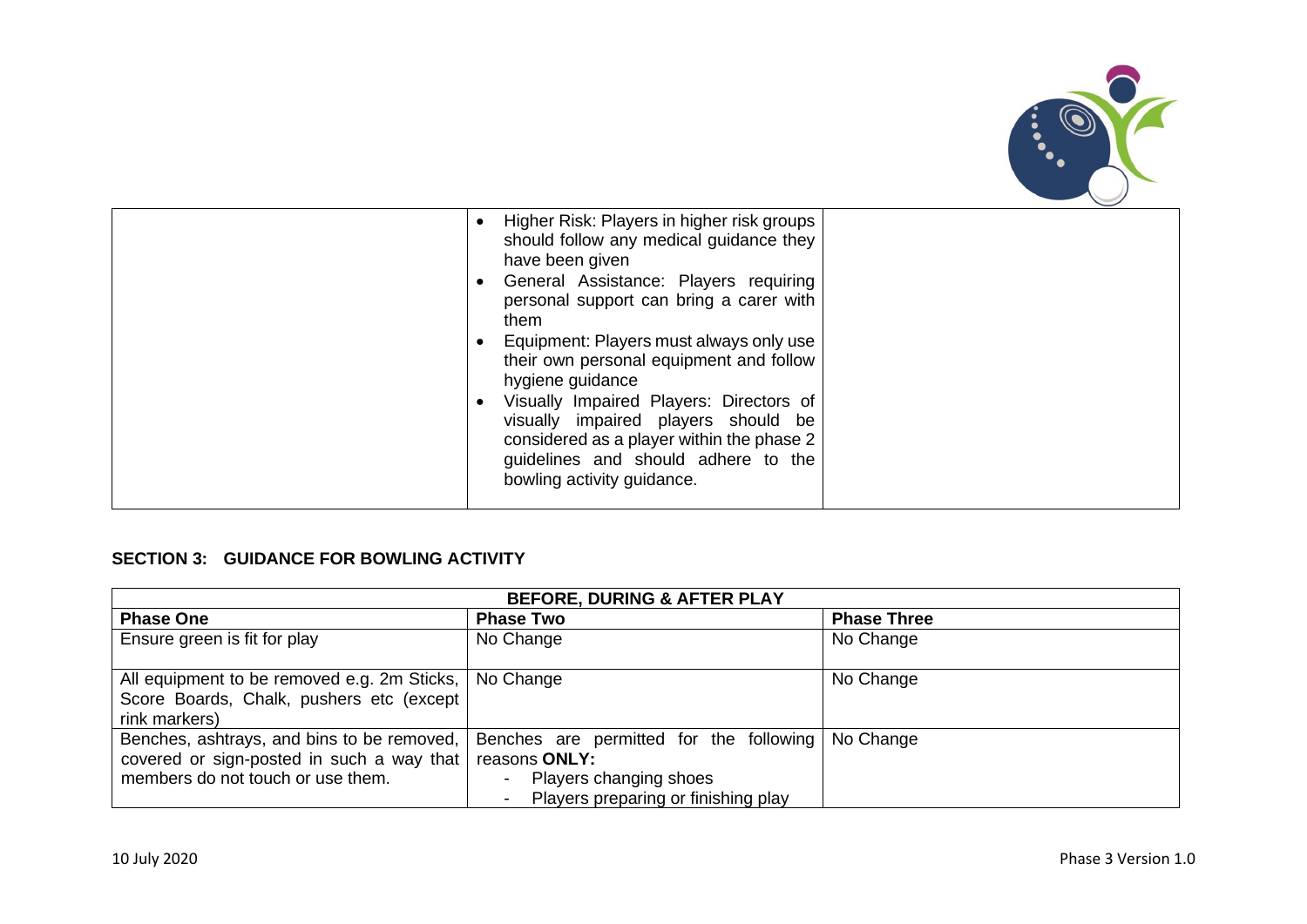

| guidance<br><b>Spectators</b><br>(spectating<br>MUST be followed)<br>As part of offering an outdoor bar<br>service                                         |                                                                                                                                                                                                                                                                                                                                                                                                            |
|------------------------------------------------------------------------------------------------------------------------------------------------------------|------------------------------------------------------------------------------------------------------------------------------------------------------------------------------------------------------------------------------------------------------------------------------------------------------------------------------------------------------------------------------------------------------------|
| and physical distancing can be maintained.                                                                                                                 |                                                                                                                                                                                                                                                                                                                                                                                                            |
| Bins may be provided but should be regularly<br>checked, cleaned/sanitised, emptied and<br>disposed of using appropriate personal<br>protective equipment. |                                                                                                                                                                                                                                                                                                                                                                                                            |
| Ashtrays to be removed, covered or sign-<br>posted in such a way that members do not                                                                       |                                                                                                                                                                                                                                                                                                                                                                                                            |
| No Change                                                                                                                                                  |                                                                                                                                                                                                                                                                                                                                                                                                            |
| No Change                                                                                                                                                  | A maximum of 24 players can be allowed on<br>the green at any one time:<br>• Singles & Pairs games using all<br>available rinks in line with bowling<br>activity guidance, physical distancing<br>and good hygiene measures<br><b>Triples &amp; Fours games using</b><br>alternate rinks (i.e. rinks 1,3,5) in line<br>with bowling activity guidance,<br>physical distancing and good<br>hygiene measures |
|                                                                                                                                                            | Benches should only be used if good hygiene<br>touch or use them.                                                                                                                                                                                                                                                                                                                                          |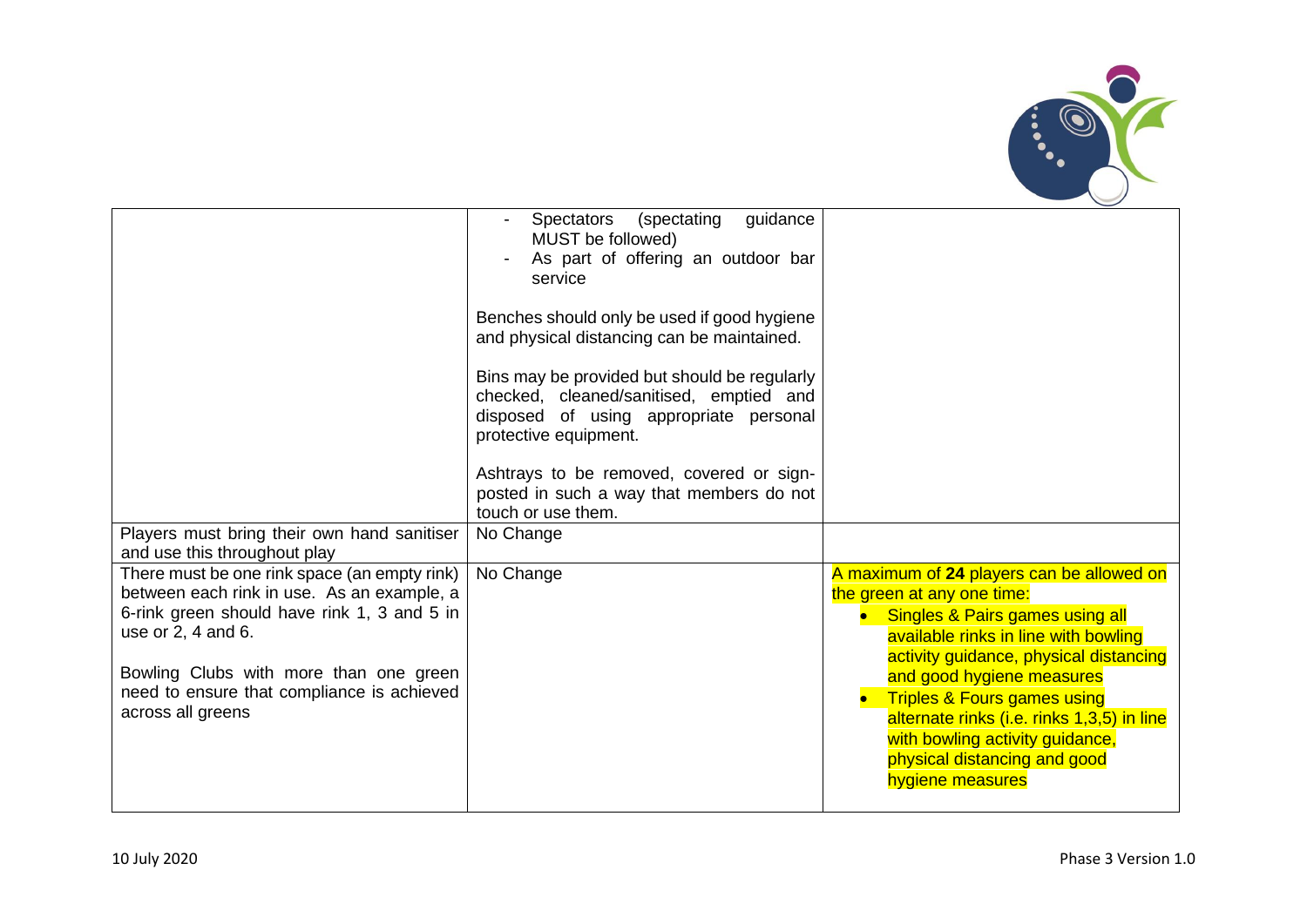

|                                                                                                                                                                                              |                                                                                                                                                                                                                      | Bowling Clubs with more than one green<br>need to ensure that compliance is achieved<br>across all greens |
|----------------------------------------------------------------------------------------------------------------------------------------------------------------------------------------------|----------------------------------------------------------------------------------------------------------------------------------------------------------------------------------------------------------------------|-----------------------------------------------------------------------------------------------------------|
| Clubs should allocate 30 minutes between<br>booking slots to minimise the number of<br>players arriving and leaving at any one time<br>and allow for any shared equipment to be<br>sanitised | No Change                                                                                                                                                                                                            | No Change                                                                                                 |
| Clubs should organise a system for booking<br>and allocation of rink times that ensures the<br>safety of players                                                                             | Clubs should organise a system for booking<br>and allocation of rink times that ensures the<br>safety of players to comply with the<br>introduction of a Test and Protect system by<br>the Scottish Government       | No Change                                                                                                 |
| It is recommended clubs should allow a<br>maximum of 4 people (1 Pairs Game) can<br>play per rink at any one time and in<br>accordance with Scottish Government<br>requirements              | Clubs can allow a maximum of 8 people to<br>play per rink at any one time, in accordance<br>with Scottish Government requirement on<br>households and physical distancing                                            | No Change                                                                                                 |
| For each session clubs should collect<br>essential information for all players including<br>emergency contact details                                                                        | For each session clubs should collect<br>essential information for all players including<br>emergency contact details to comply with<br>the introduction of a Test and Protect<br>system by the Scottish Government. | No Change                                                                                                 |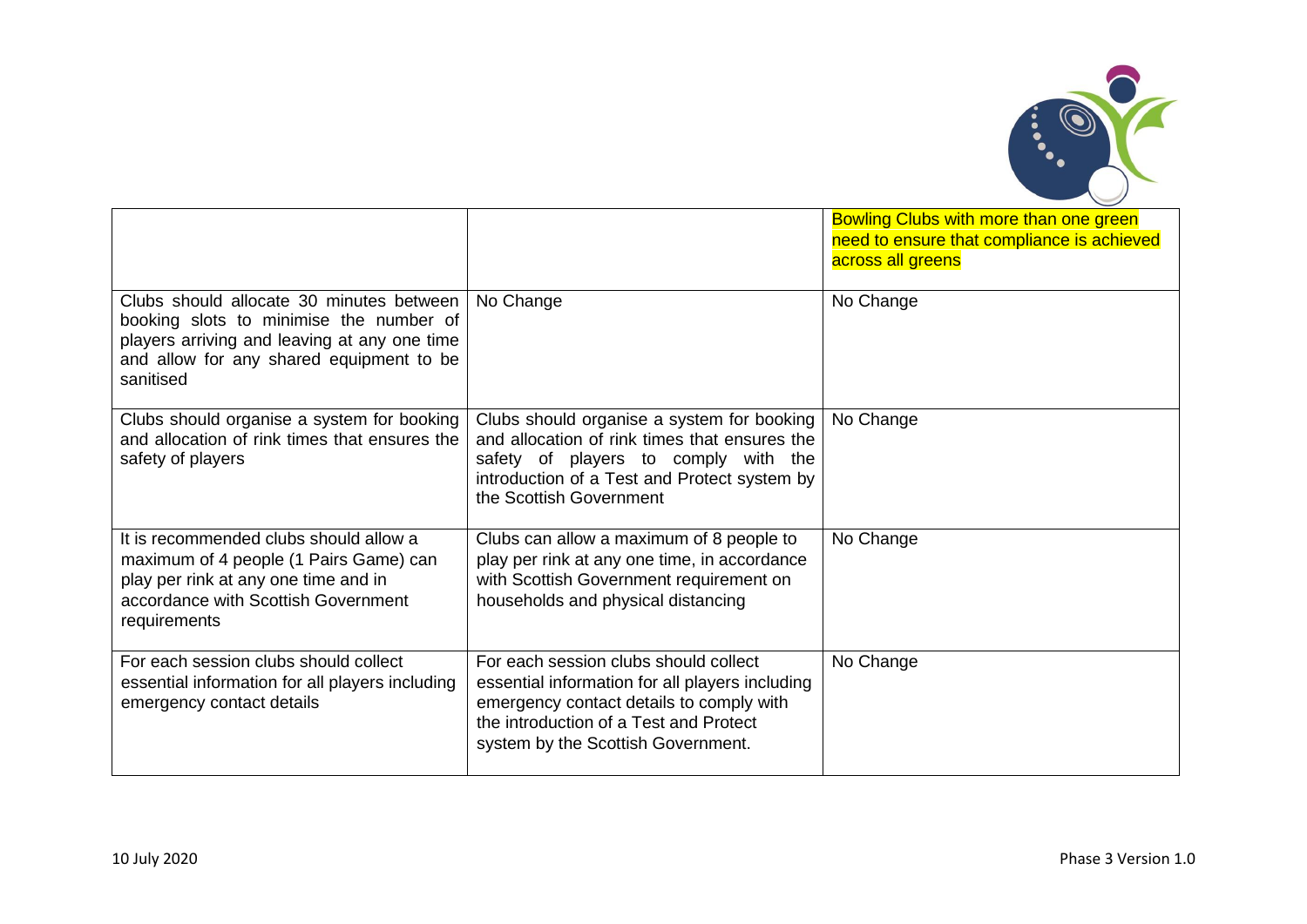

| The clubhouse and locker room facilities will<br>remain closed. Limited essential access for<br>example to remove bowls and shoes may be<br>allowed by the club and should be<br>coordinated appropriately e.g.<br>if the key<br>holder looking after the facility placed the<br>items outside for collection, but clubs should<br>risk assess and<br>ensure<br>appropriate<br>measures in place. | Players/Members are permitted to enter the<br>clubhouse for the following reasons ONLY:<br>To access the green<br>To use the toilets<br>To access First Aid (limited) | Players/Members are permitted to enter the<br>clubhouse for the following reasons ONLY:<br>To access the bar/lounge area as per<br>home club guidance<br>To access the green<br>$\bullet$<br>To use the toilets<br>To access First Aid |
|---------------------------------------------------------------------------------------------------------------------------------------------------------------------------------------------------------------------------------------------------------------------------------------------------------------------------------------------------------------------------------------------------|-----------------------------------------------------------------------------------------------------------------------------------------------------------------------|----------------------------------------------------------------------------------------------------------------------------------------------------------------------------------------------------------------------------------------|
|                                                                                                                                                                                                                                                                                                                                                                                                   | Players/Members must always adhere to<br>physical distancing guidance                                                                                                 | No Change                                                                                                                                                                                                                              |
|                                                                                                                                                                                                                                                                                                                                                                                                   | All other club house facilities are closed and<br>inaccessible to players/members                                                                                     | No Change                                                                                                                                                                                                                              |
| Clubs to communicate in advance with<br>players to advise on physical distancing<br>requirements that are being applied on arrival<br>at the club. It is advised that players do not<br>arrive until 5 minutes before play and must<br>stay outside the parameters of the club until<br>it is safe to enter, and the previous players<br>have left.                                               | No Change                                                                                                                                                             | No Change                                                                                                                                                                                                                              |
| Players should use separate mats and jacks,<br>however if this is not possible, whichever<br>player collects the mats and jack is<br>responsible for all contact with the equipment<br>before, during and after the game.                                                                                                                                                                         | No Change                                                                                                                                                             | No Change                                                                                                                                                                                                                              |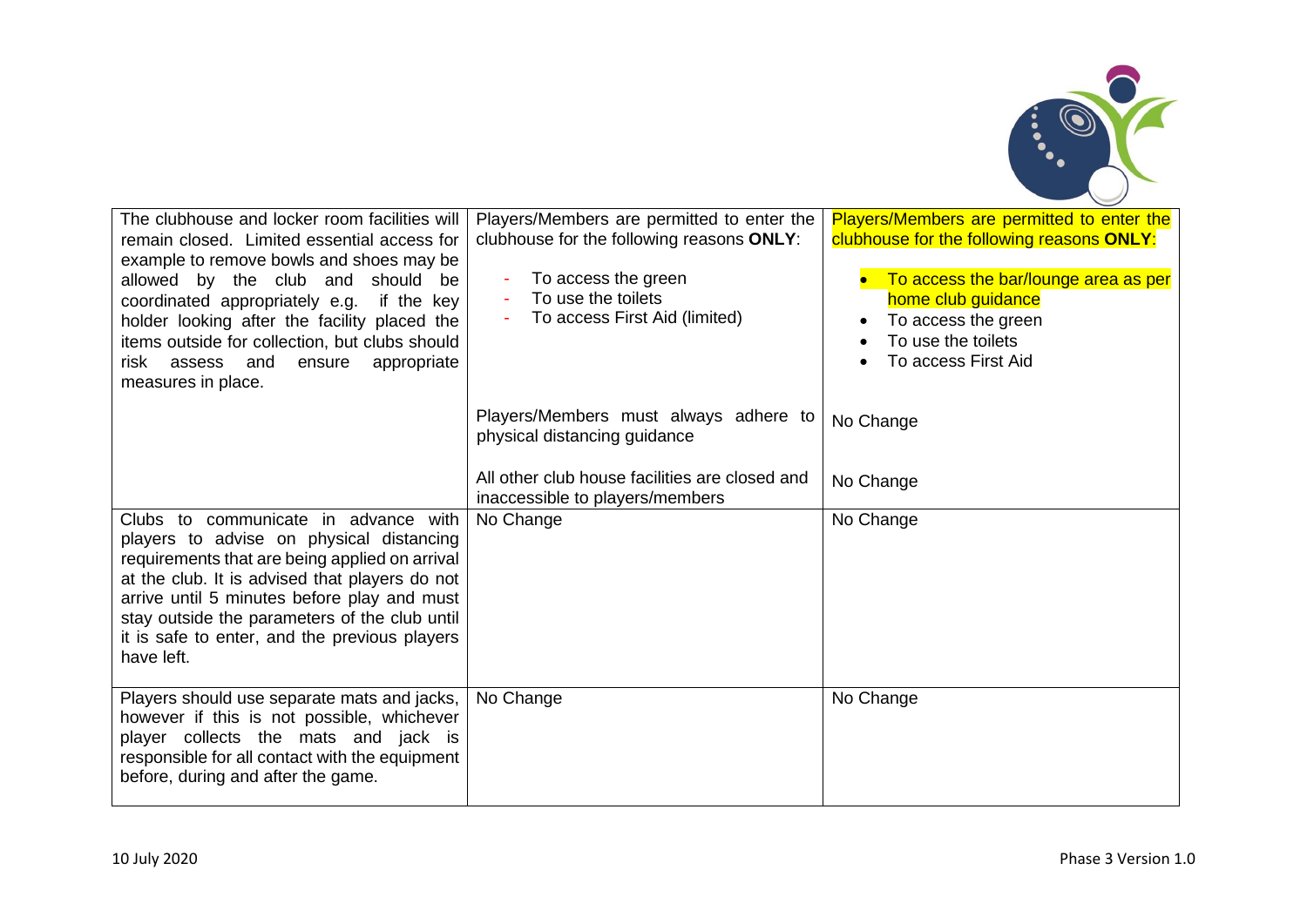

| Disinfectant spray must be made available by<br>the club. Players must use the disinfectant<br>spray after each game to cleanse all mats<br>and jacks (ensure these are completely dry of<br>disinfectant before use on the green again)                                                               | Cleaning products must be made available by<br>the club. Players must use the cleaning<br>products after each game to cleanse all mats<br>and jacks (ensure these are completely dry<br>before use on the green again) |                                                                                                                                                              |
|--------------------------------------------------------------------------------------------------------------------------------------------------------------------------------------------------------------------------------------------------------------------------------------------------------|------------------------------------------------------------------------------------------------------------------------------------------------------------------------------------------------------------------------|--------------------------------------------------------------------------------------------------------------------------------------------------------------|
| As a suggestion jacks or mats can be set at<br>short, medium, or long by the same player<br>after each end rather than rolling the jack<br>down the rink for position                                                                                                                                  | No Change                                                                                                                                                                                                              |                                                                                                                                                              |
| The 2m physical distancing rule must always<br>be observed on and off the green                                                                                                                                                                                                                        | No Change                                                                                                                                                                                                              | Scottish Government advice remains that<br>people should follow the 2m physical<br>distancing rules (with exemptions outlined by<br>the Scottish Government) |
| Other bowls equipment cannot be shared<br>between players (e.g. cloths, measures etc).                                                                                                                                                                                                                 | No Change                                                                                                                                                                                                              | No Change                                                                                                                                                    |
| Players should always practice safe hygiene                                                                                                                                                                                                                                                            | No Change                                                                                                                                                                                                              | No Change                                                                                                                                                    |
| Players should not:<br>Pick up any other players bowl<br>Share equipment out with your rink-e.g.<br>cloths, measures, etc<br>Moisten their hands with saliva before<br>delivery<br>Shake hands, high-five or have any physical<br>contact with other people on the green (out<br>with their household) | No Change                                                                                                                                                                                                              | No Change                                                                                                                                                    |
| Players must leave the premises immediately<br>after conclusion of play, making sure they                                                                                                                                                                                                              | No Change                                                                                                                                                                                                              | No Change                                                                                                                                                    |